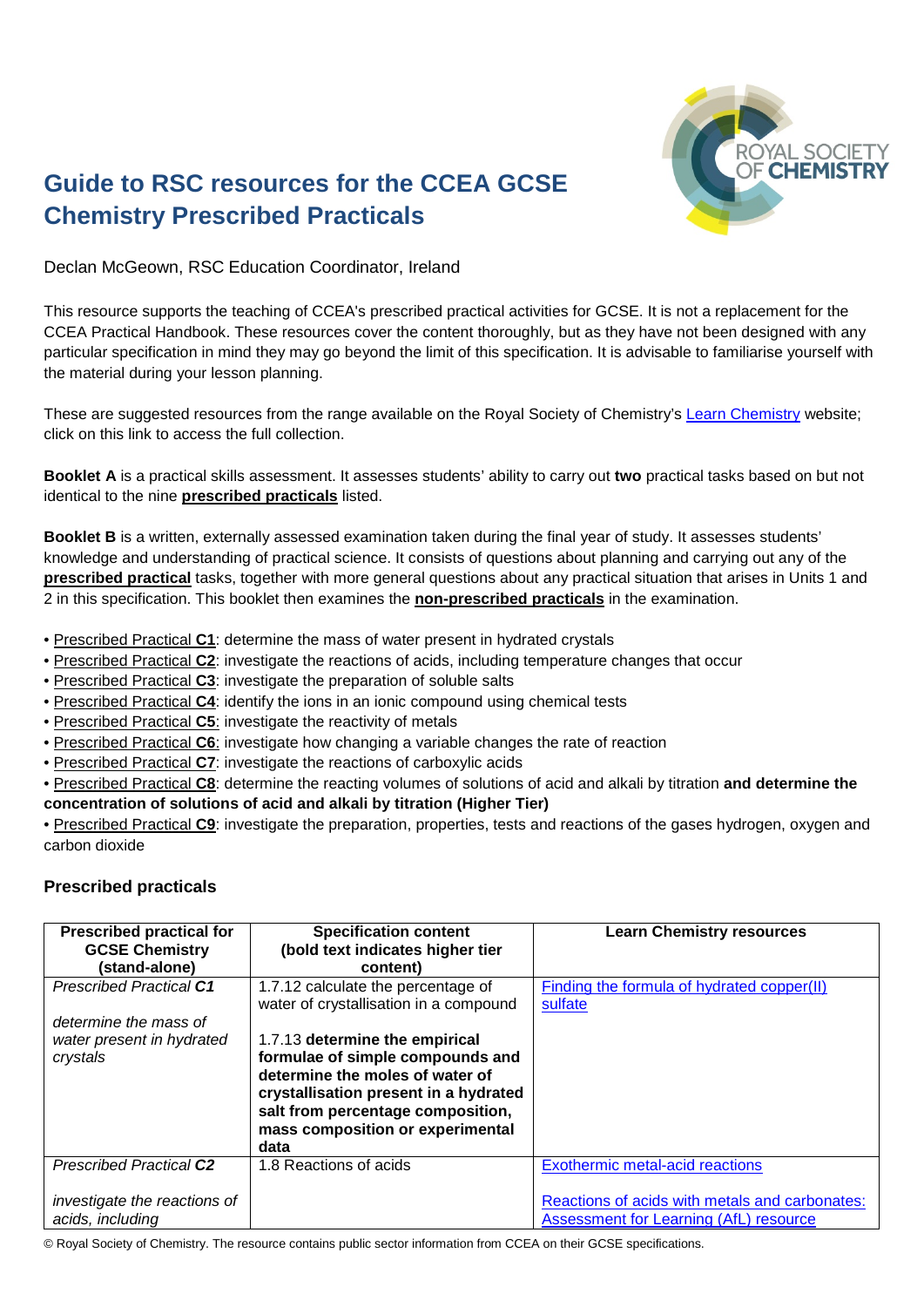| temperature changes that<br>occur |                                                                                     | The reaction of metals with acids: microscale                                      |
|-----------------------------------|-------------------------------------------------------------------------------------|------------------------------------------------------------------------------------|
|                                   |                                                                                     |                                                                                    |
|                                   |                                                                                     | Acid-base titration online simulation                                              |
|                                   |                                                                                     | Science Cartoons: exothermic and endothermic                                       |
| <b>Prescribed Practical C3</b>    |                                                                                     | reactions                                                                          |
|                                   | 1.8.16 demonstrate knowledge and<br>understanding that a salt is a                  | Preparing a soluble salt by neutralisation -<br>reacting ammonia and sulfuric acid |
| investigate the preparation       | compound formed when some or all of                                                 |                                                                                    |
| of soluble salts                  | the hydrogen ions in an acid are                                                    | Preparing salts by neutralisation of oxides and                                    |
|                                   | replaced by metal ions or ammonium<br>ions                                          | carbonates                                                                         |
|                                   |                                                                                     | Reacting copper(II) oxide with sulfuric acid                                       |
|                                   | 1.8.17 demonstrate knowledge and<br>understanding that most Group 1 (I),            |                                                                                    |
|                                   | Group 2 (II), aluminium and zinc salts                                              |                                                                                    |
|                                   | are white and if they dissolve in water                                             |                                                                                    |
|                                   | they give colourless solutions, and that<br>transition metal salts are generally    |                                                                                    |
|                                   | coloured                                                                            |                                                                                    |
| <b>Prescribed Practical C4</b>    | 1.9.13 demonstrate knowledge of the<br>flame colours of different metal ions:       | <b>Testing for negative ions</b>                                                   |
| identify the ions in an ionic     | • lithium (crimson);                                                                | <b>Flame tests</b>                                                                 |
| compound using chemical           | · sodium (yellow/orange);                                                           |                                                                                    |
| tests                             | · potassium (lilac);<br>• calcium (brick red); and                                  | <b>Flame Test Infographic</b>                                                      |
|                                   | • copper(II) (blue-green/green-blue)                                                | Qualitative analysis (videos, handouts, tests)                                     |
|                                   | 1.9.14 describe the test for Cu <sup>2+</sup> , Fe <sup>2+</sup> ,                  |                                                                                    |
|                                   | Fe <sup>3+</sup> , Al <sup>3+</sup> , Zn <sup>2+</sup> and Mg <sup>2+</sup> ions in |                                                                                    |
|                                   | solution using sodium hydroxide                                                     |                                                                                    |
|                                   | solution and ammonia solution                                                       |                                                                                    |
|                                   | 1.9.15 describe the tests for the                                                   |                                                                                    |
|                                   | following:                                                                          |                                                                                    |
|                                   | • chloride, bromide and iodide (using<br>silver nitrate solution);                  |                                                                                    |
|                                   | · sulfate (using barium chloride                                                    |                                                                                    |
|                                   | solution);<br>• carbonate (using dilute acid and                                    |                                                                                    |
|                                   | identifying the carbon dioxide evolved)                                             |                                                                                    |
|                                   | 1.9.16 write ionic equations for the                                                |                                                                                    |
|                                   | halide and sulfate ion tests and<br>tests for metal ions using sodium               |                                                                                    |
|                                   | hydroxide solution                                                                  |                                                                                    |
|                                   | 1.9.17 demonstrate knowledge and                                                    |                                                                                    |
|                                   | understanding that many tests for                                                   |                                                                                    |
|                                   | anions and cations are precipitation<br>reactions                                   |                                                                                    |
|                                   | 1.9.18 plan experiments to identify                                                 |                                                                                    |
|                                   | cations and anions present in an                                                    |                                                                                    |
| <b>Prescribed Practical C5</b>    | unknown or a given compound<br>2.1 Metals and reactivity series                     | <b>Metals: Teacher and Student packs</b>                                           |
|                                   |                                                                                     | This resource is designed for the gifted and                                       |
| investigate the reactivity of     |                                                                                     | talented and has a good depth of knowledge                                         |
| metals                            |                                                                                     | for students aged between 11 and 18.<br>However, could be used for Higher Tier     |
|                                   |                                                                                     | students.                                                                          |
|                                   |                                                                                     | The reactivity of Group 2 metals                                                   |
|                                   |                                                                                     | <b>Periodic Table Group Infographics</b>                                           |

© Royal Society of Chemistry. The resource contains public sector information from CCEA on their GCSE specifications.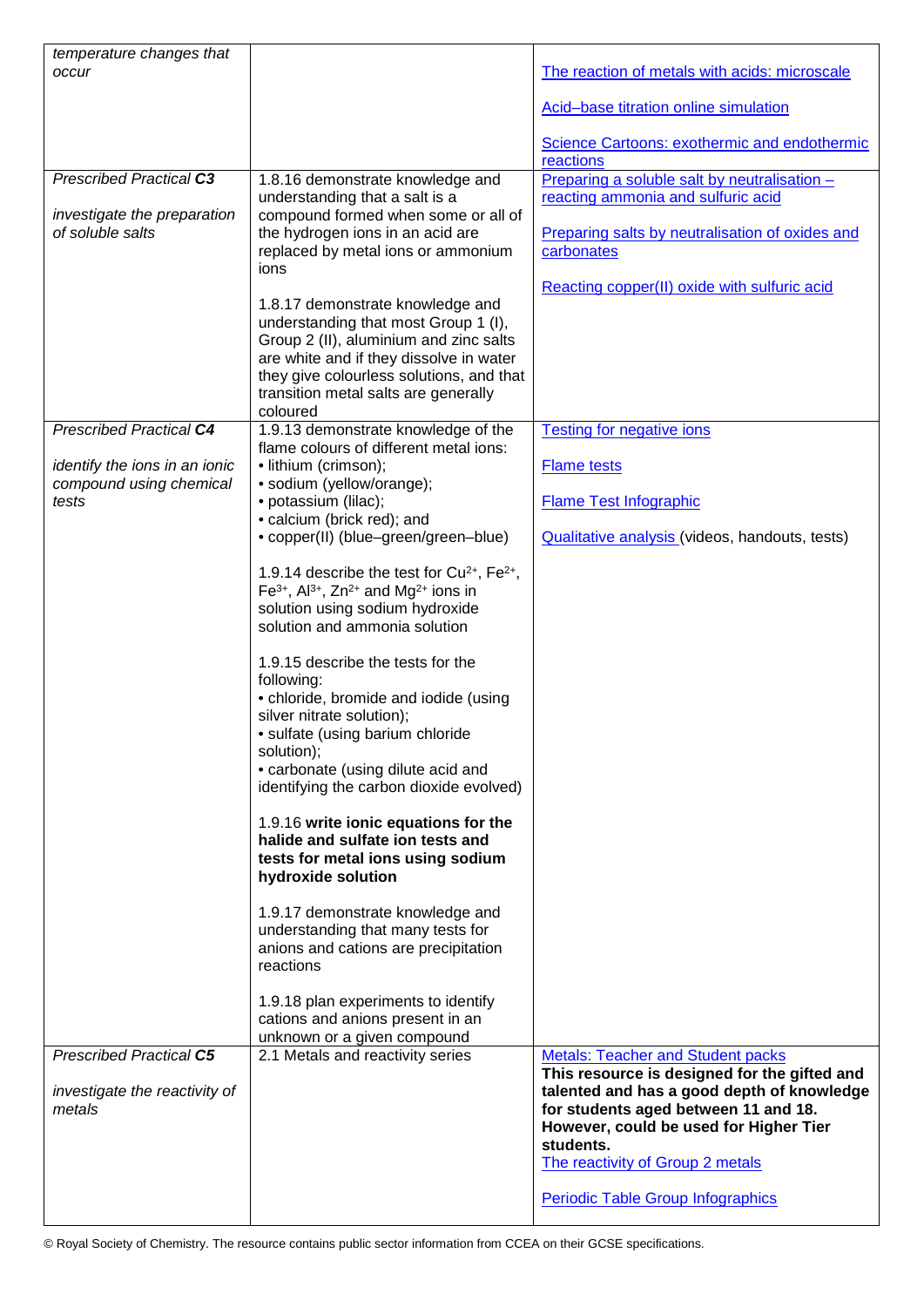|                                          |                                                                               | Alkali Metals – 20 reactions of the alkali metals      |
|------------------------------------------|-------------------------------------------------------------------------------|--------------------------------------------------------|
|                                          |                                                                               | with water (video)                                     |
|                                          |                                                                               | Alkali metals - resources                              |
|                                          |                                                                               | Displacement reactions of metals                       |
|                                          |                                                                               | <b>Phytoextraction and mining</b>                      |
| <b>Prescribed Practical C6</b>           | 2.3.2 suggest appropriate practical                                           | <b>AfL: Rates of Reactions</b>                         |
|                                          | methods to measure the rate of a                                              |                                                        |
| investigate how changing a               | reaction and collect reliable data                                            | The rate of reaction of magnesium with                 |
| variable changes the rate<br>of reaction | (methods limited to measuring a<br>change in mass, gas volume or              | hydrochloric acid                                      |
|                                          | formation of a precipitate against time)                                      | The effect of temperature on reaction rate             |
|                                          | for the reaction of:                                                          |                                                        |
|                                          | • metals with dilute acid;                                                    | The effect of concentration on reaction rate           |
|                                          | • calcium carbonate/marble chips with                                         |                                                        |
|                                          | dilute hydrochloric acid;                                                     | <u>Rate of reaction – the effects of concentration</u> |
|                                          | • catalytic decomposition of hydrogen                                         | and temperature                                        |
|                                          | peroxide; and                                                                 |                                                        |
|                                          | · sodium thiosulfate with acid                                                | lodine clock reaction                                  |
|                                          | (equation not required)                                                       | Decomposing hydrogen peroxide demo:                    |
|                                          | 2.3.3 interpret experimental data                                             | Article from Education in Chemistry (EiC)              |
|                                          | quantitatively, for example drawing                                           |                                                        |
|                                          | and interpreting appropriate graphs to                                        | Hydrogen peroxide decomposition experiment             |
|                                          | determine the rate of reaction; and                                           | and video                                              |
|                                          |                                                                               |                                                        |
|                                          | 2.3.4 describe and explain the effects<br>on rates of reaction when there are |                                                        |
|                                          | changes in:                                                                   |                                                        |
|                                          | • temperature;                                                                |                                                        |
|                                          | · concentration;                                                              |                                                        |
|                                          | • frequency and energy of collisions                                          |                                                        |
|                                          | between particles; and                                                        |                                                        |
|                                          | • changes in particle size in terms of<br>surface area to volume ratio        |                                                        |
| <b>Prescribed Practical C7</b>           | 2.5.24 recall the oxidation of                                                | The acidic reactions of ethanoic acid                  |
|                                          | alcohols when exposed to air and                                              |                                                        |
| investigate the reactions of             | by the reaction with acidified                                                | Making esters from alcohols and acids                  |
| carboxylic acids                         | potassium dichromate solution                                                 |                                                        |
|                                          | (equations are not required) and                                              | A microscale oxidation of alcohols                     |
|                                          | demonstrate understanding that<br>methanol, ethanol and propan-1-ol           | <b>Functional groups in organic chemistry:</b>         |
|                                          | are oxidised to the corresponding                                             | Infographic                                            |
|                                          | carboxylic acid (students should                                              |                                                        |
|                                          | know that propan-2-ol can be                                                  | Acid-base solutions: online simulation for weak        |
|                                          | oxidised but do not need to know                                              | and strong solutions                                   |
|                                          | the name or structure of the                                                  |                                                        |
|                                          | product)                                                                      |                                                        |
|                                          | 2.5.26 demonstrate knowledge that                                             |                                                        |
|                                          | carboxylic acids are weak acids as                                            |                                                        |
|                                          | they are only partially ionised in                                            |                                                        |
|                                          | solution                                                                      |                                                        |
|                                          |                                                                               |                                                        |
|                                          | 2.5.27 investigate experimentally the<br>reactions of carboxylic acids with   |                                                        |
|                                          | carbonates, hydroxides and metals,                                            |                                                        |
|                                          | test any gases produced and write                                             |                                                        |
|                                          | balanced symbol equations for                                                 |                                                        |
|                                          | these reactions                                                               |                                                        |
| <b>Prescribed Practical C8</b>           | 2.6.3 demonstrate knowledge and<br>understanding that the volumes of acid     | <b>Titration Screen Experiment</b>                     |
| determine the reacting                   | and alkali solutions that react together                                      | <b>Titration Videos and Quiz</b>                       |
| volumes of solutions of                  |                                                                               |                                                        |

© Royal Society of Chemistry. The resource contains public sector information from CCEA on their GCSE specifications.